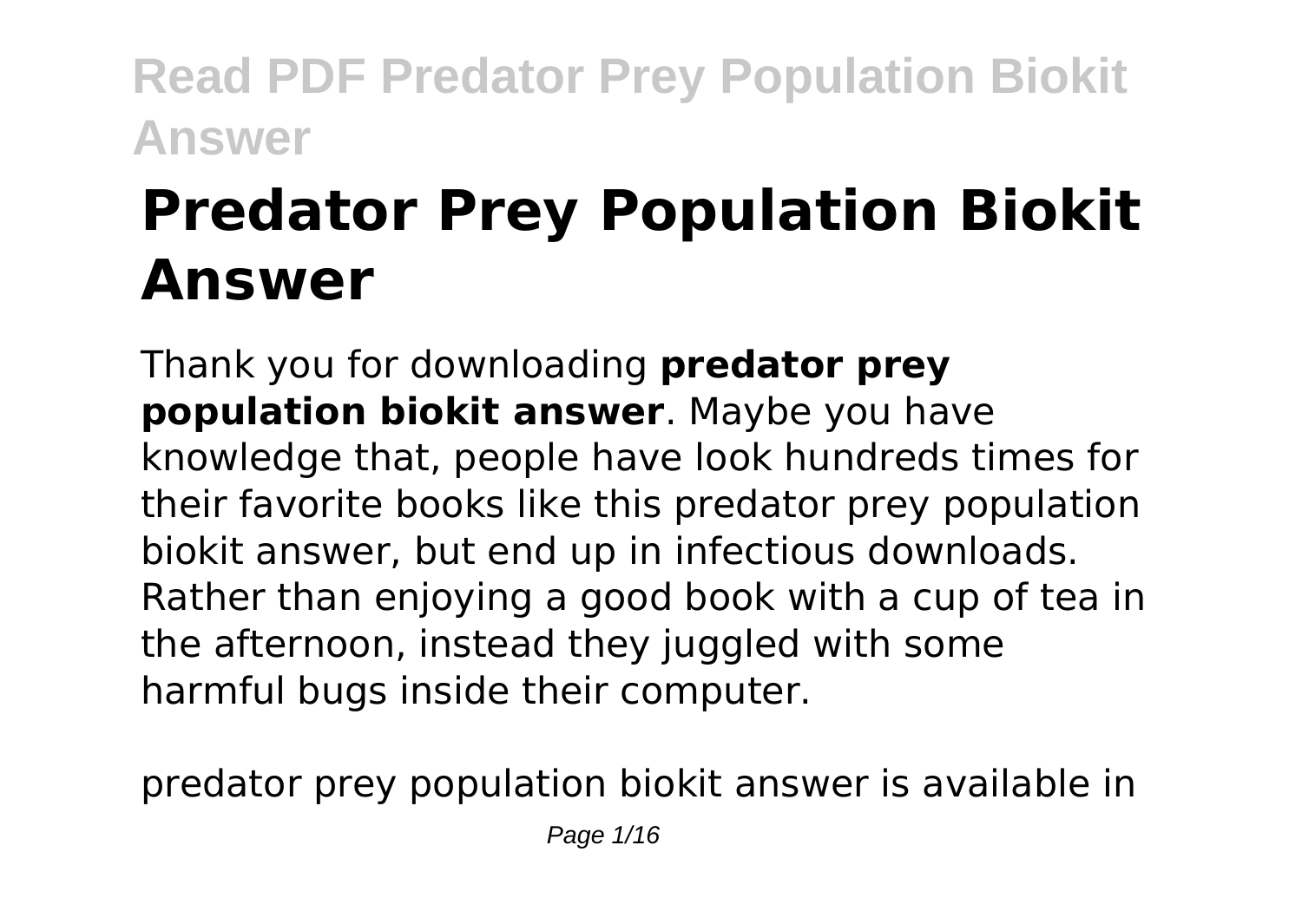our digital library an online access to it is set as public so you can get it instantly.

Our digital library saves in multiple countries, allowing you to get the most less latency time to download any of our books like this one.

Kindly say, the predator prey population biokit answer is universally compatible with any devices to read

Predator prey cycle | Ecology | Khan Academy Predation Part 3: Exploitation \u0026 Population Cycles Predator - Prey Population Cycles Predator prey population dynamics **The predator-prey modelling | Mathematics for science and engineering | Sσlven ενσlve** Lab08 4: Predator Page 2/16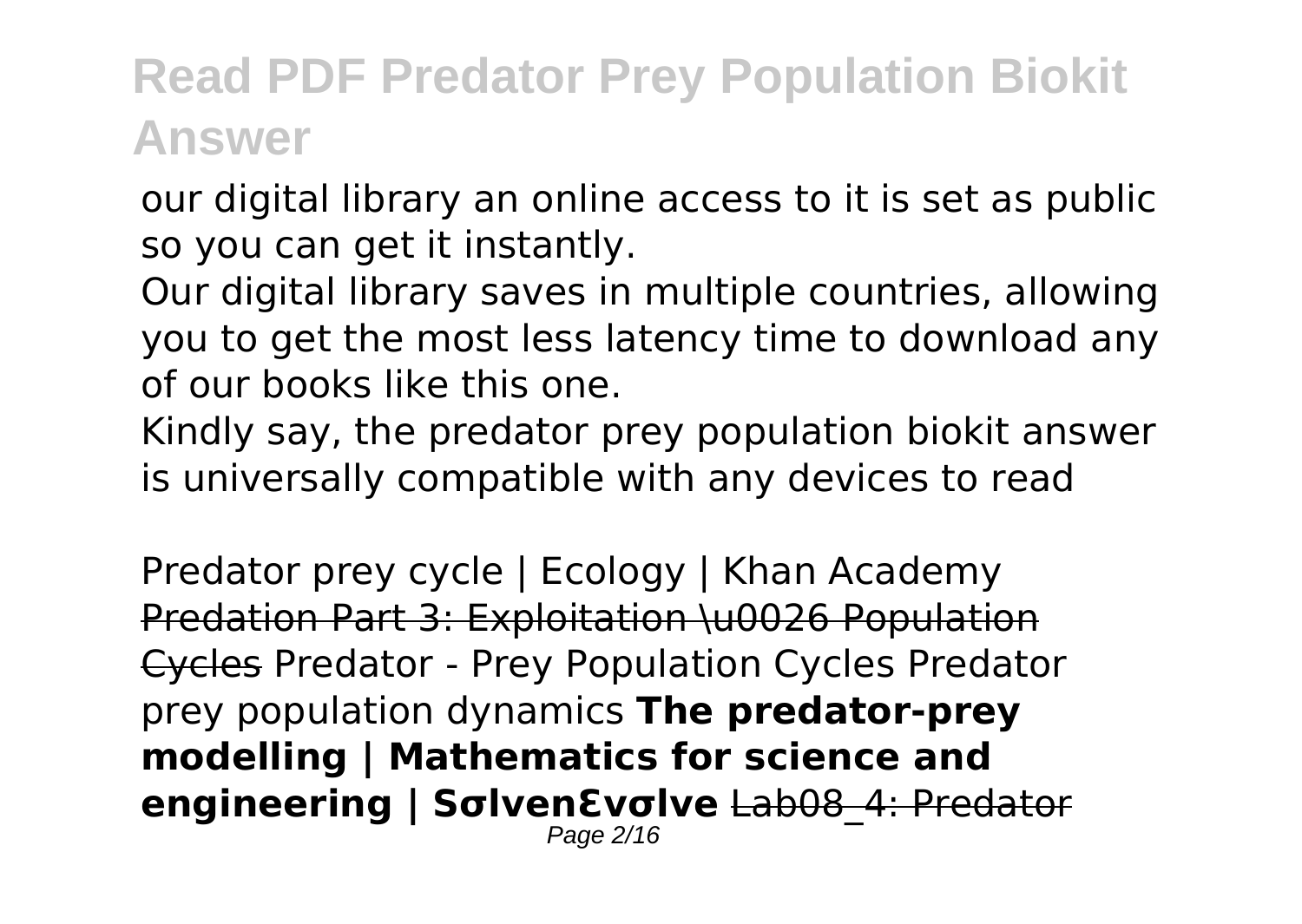Prey Model *Predator Prey Simulation Directions* Predator Prey Lab Simulation Mathematical Biology. 14: Predator Prey Model *Predator-prey systems (KristaKingMath)* **Predator Prey Relationship Predator-Prey Relationships** *Mathematical Biology. 13: Lotka Volterra Competiton* Discrete Dynamical Systems: Predator-Prey Example *Predator-Prey model* Predator-Prey Model (Lotka–Volterra equations) Why the Predator/Prey Balance Matters (Science) Predator-Prey (Lotka-Volterra) Example by Jake Fussell Predator vs. Prey *Avoiding Predators: How to Avoid Being Eaten*

POPULATIONS: Abiotic and Biotic factors A-level Biology. Competition and predator-prey relationships Page 3/16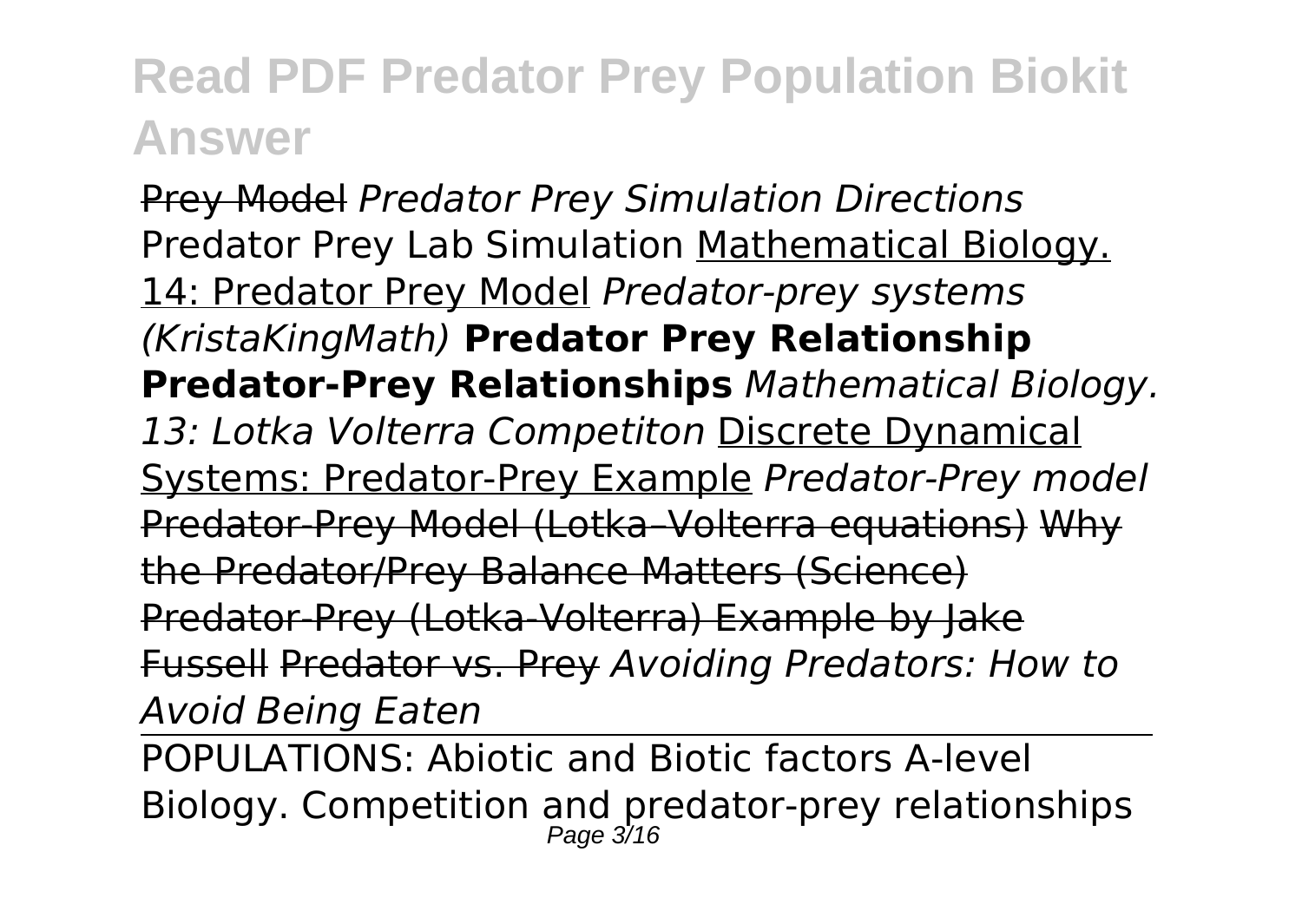Predator prey relationships *Predator prey relationships* Predator Prey Relationship Examples and Their Role in the Ecosystem Dynamics of Predator-Prey: Video Lecture by Dr. Jitendra Kumar *Predator Prey Relationships 6.4 Predator-Prey Model (Part1) Predator-Prey Model (simple)* Predator Prey Population Biokit Answer

Population Dynamics: Predator/Prey Teacher Version In this lab students will simulate the population dynamics in the lives of bunnies and wolves. They will discover how both predator and prey interact with each other and affect the number of individuals in a given region. If there are no predators and the food source is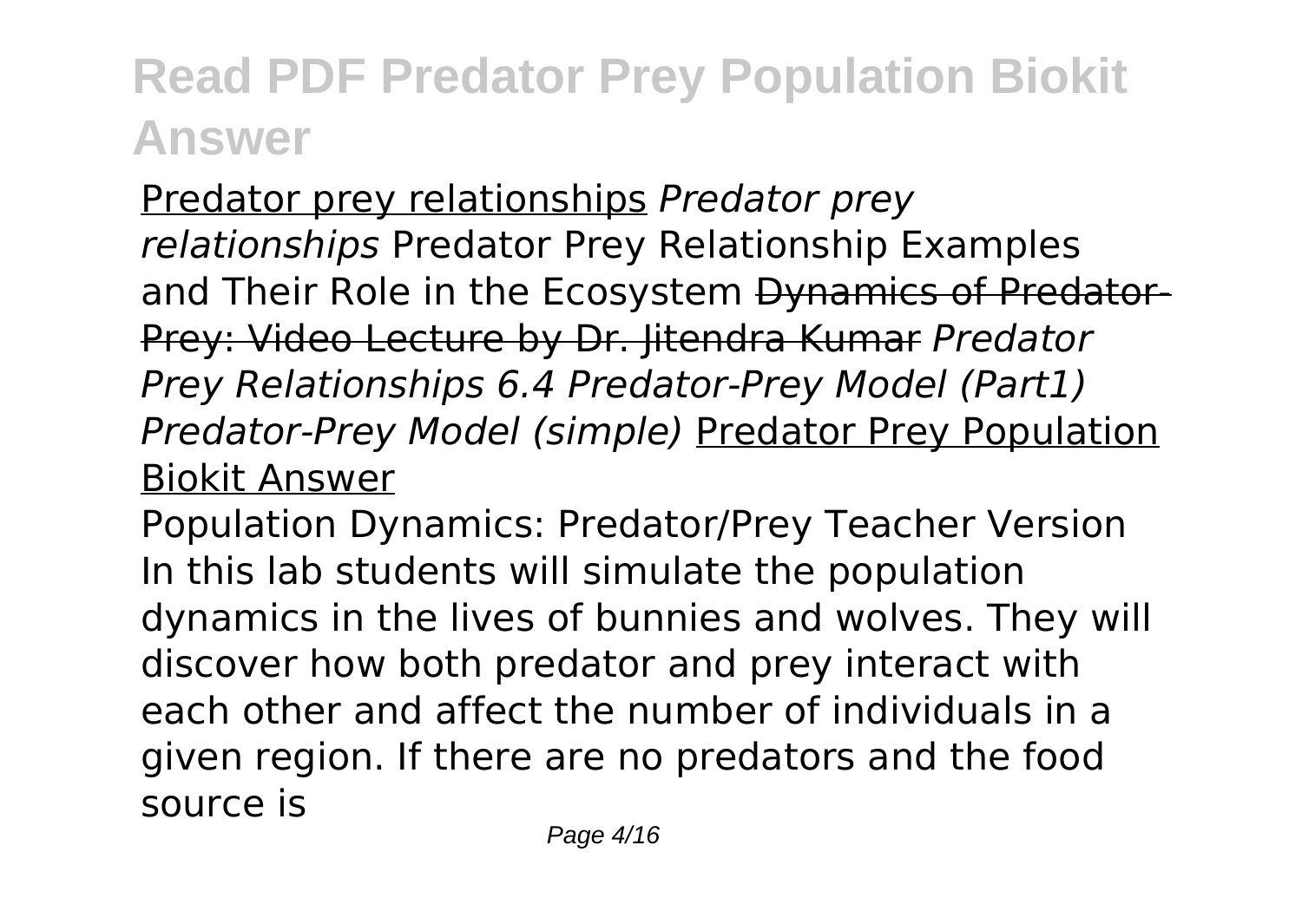#### Population Dynamics: Predator/Prey - Stanford **University**

Predator Prey Population Biokit Answer Read Free Predator Prey Population Biokit Answer challenging the brain to think enlarged and faster can be undergone by some ways. Experiencing, listening to the new experience, adventuring, studying, training, and more practical actions may back up you to improve. Predator Prey Population

Predator Prey Population Biokit Answer | liceolefilandiere Predator-Prey Interactions Predation is a density-Page 5/16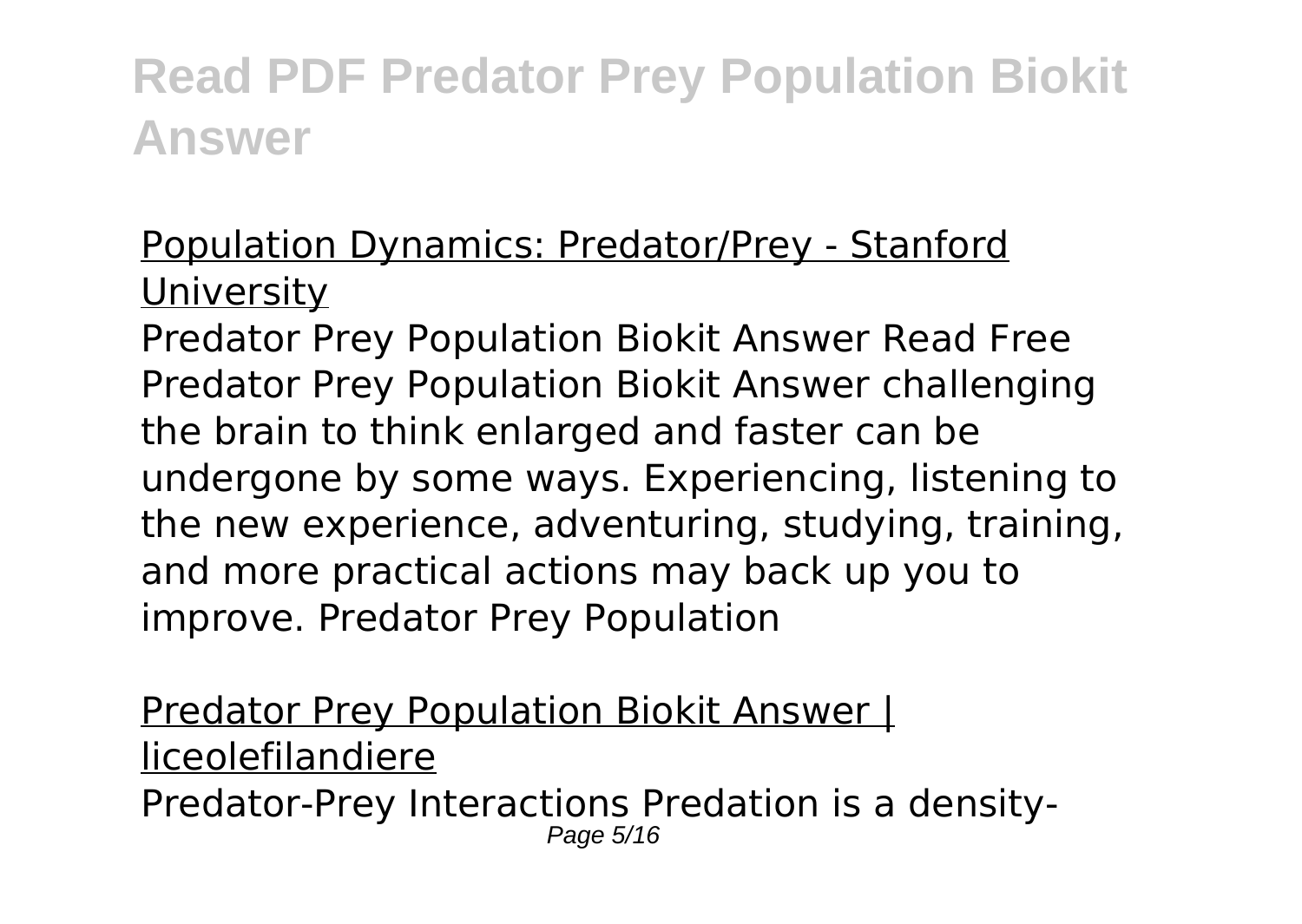dependent limiting factor—it is affected by the number of individuals in a given area. For example, the population of a predator can be limited by the amount of prey available. The opposite is true as well. The population of a prey species can be affected by changes in its predator population.

Inquiry Lab Data Analysis Predator-Prey Interactions Predator Prey Population Biokit Answer Author: chimerayanartas.com-2020-12-01T00:00:00+00:01 Subject: Predator Prey Population Biokit Answer Keywords: predator, prey, population, biokit, answer Created Date: 12/1/2020 5:26:12 AM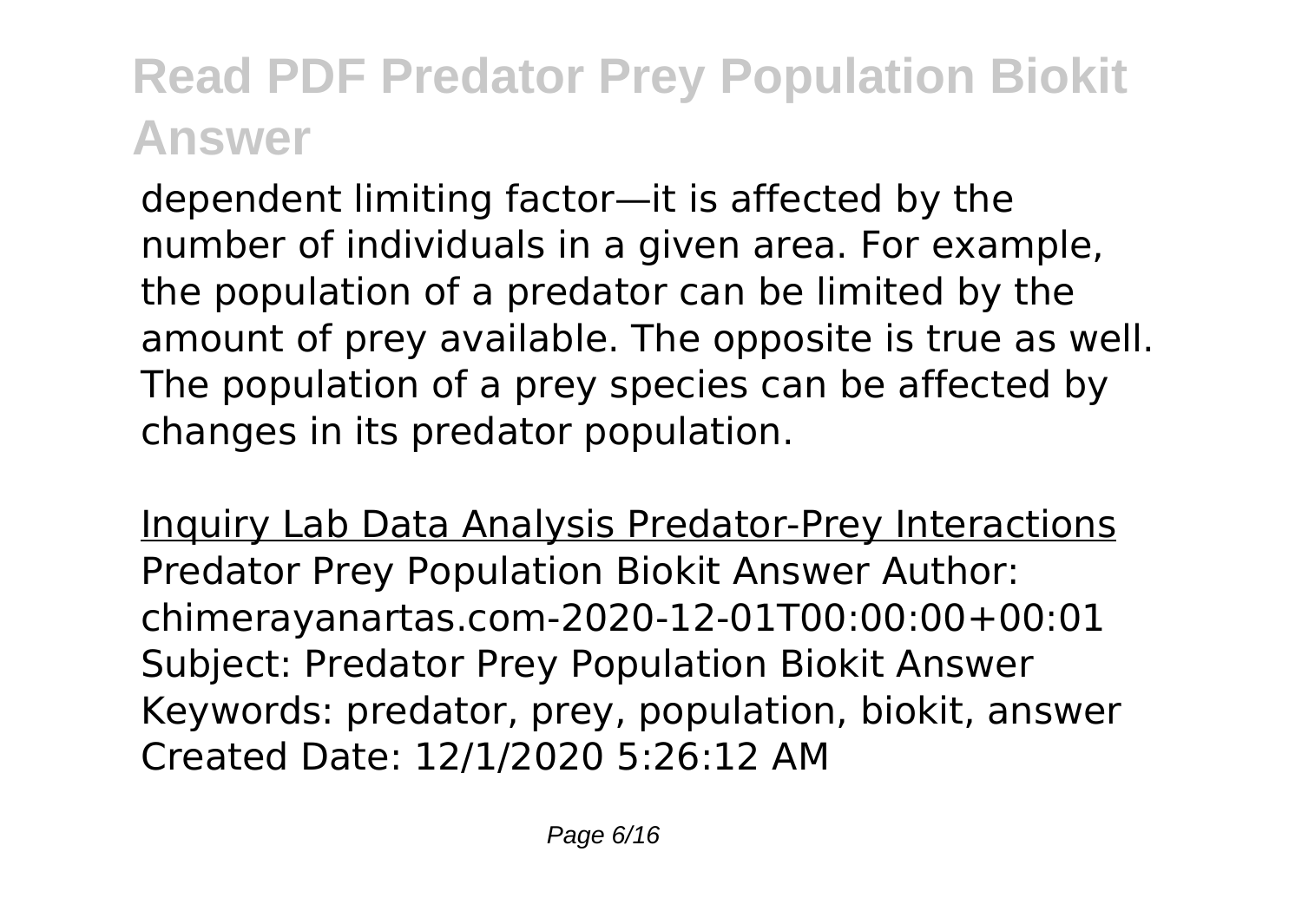Predator Prey Population Biokit Answer Predator-Prey Population Cycles - Saylor Academy Population Cycles Predation may be an important cause of density-dependent mortality for some prey. Boom-and-bust cycles: Prey populations rapidly increase. This is followed by an increase in the predator population: As predators eat the prey, their population goes down because there is less

#### predator prey population biokit answer PDF Book Download

Scientists studying population dynamics, or changes in populations over time, have noticed that predator prey relationships greatly affect the populations of Page 7/16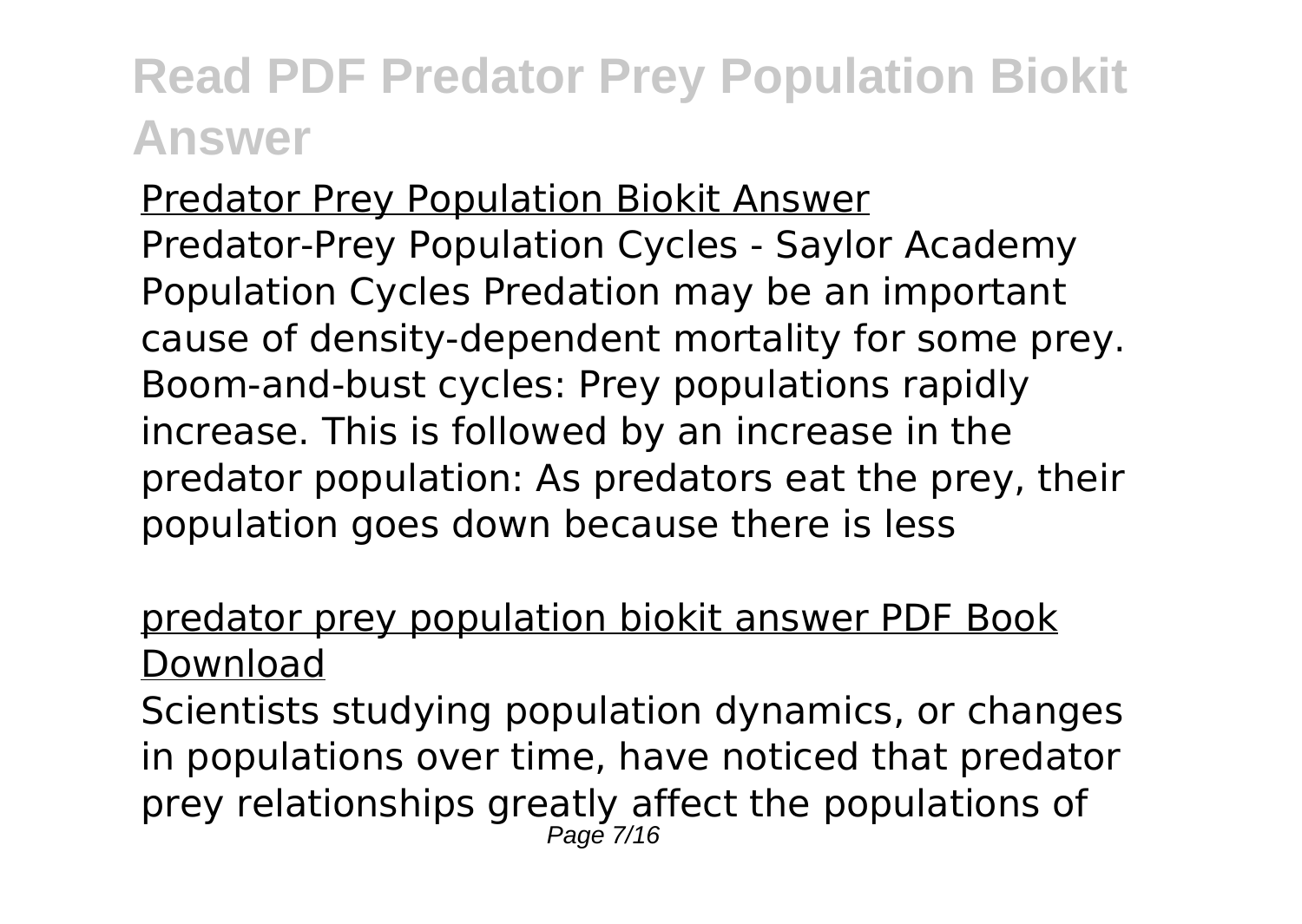each species, and that because of the predator prey relationship, these population fluctuations are linked. Predator Prey Relationship and Population Dynamics

Predator Prey Relationship: Definition & Examples ... Question: Table 11-2 Generations 02a 50 60 Total Prey Prey Initial Surviving Predators Predator Analysis: Lab 11 Which Population Increased First? Use What You Know About Food Chains And Food Webs To Explain Your Answer. 1. 2. What Factors Determine The Size Of The Weasel Population: List At Least 5.

Solved: Table 11-2 Generations 02a 50 60 Total Prey Prey I...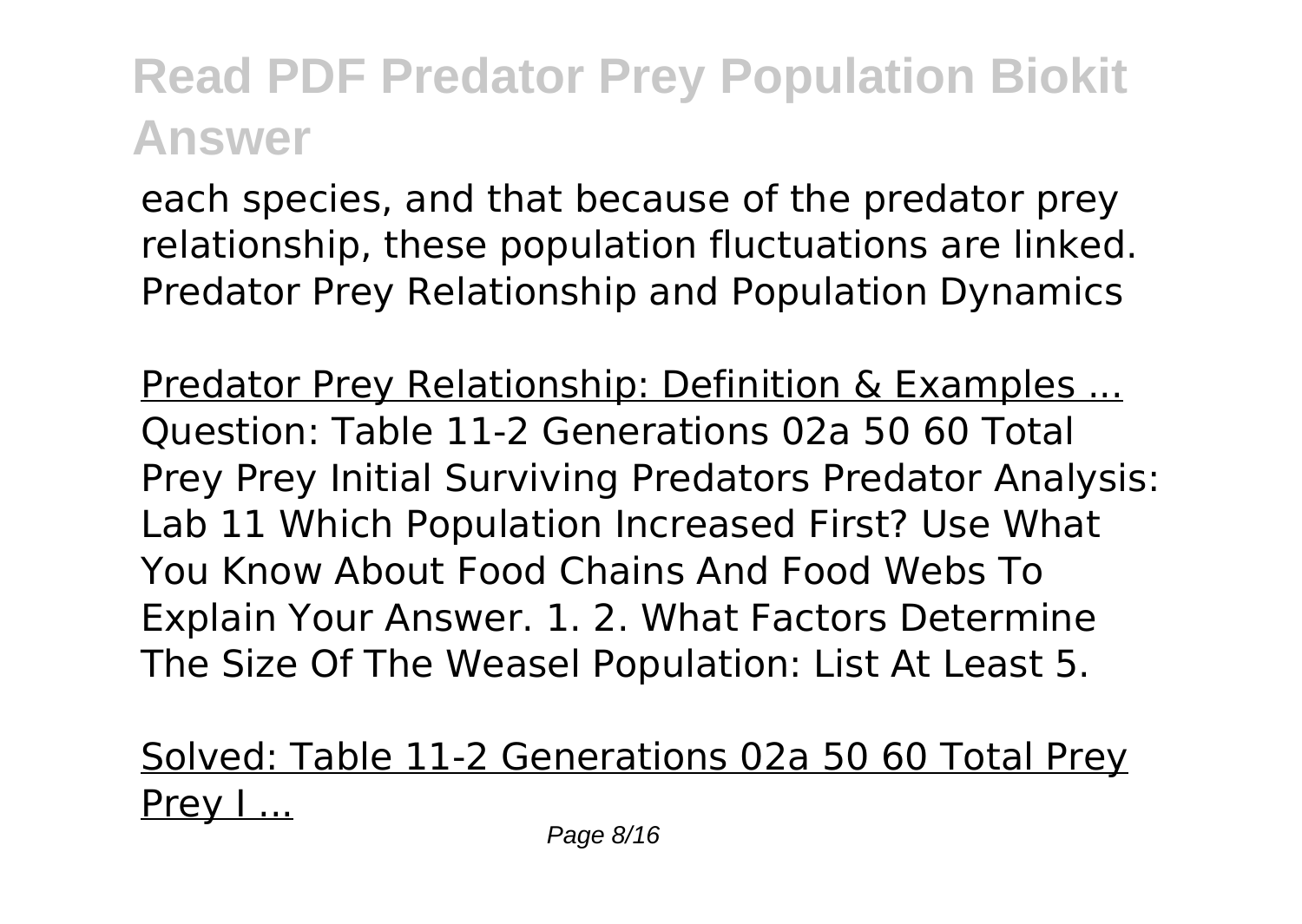Predator Prey Population Biokit Answer Read Free Predator Prey Population Biokit Answer challenging the brain to think enlarged and faster can be undergone by some ways. Experiencing, listening to the new experience, adventuring, studying, training, and more practical actions may back up you to improve. Predator Prey Population Biokit Answer Question: Table 11-2

#### Predator Prey Population Biokit Answer

Prey: Prey population will grow exponentially (positive part of the equation) until a predator slows the growth rate (the second part is the ones that get eaten) Predator: the first term considers how nutritious the Page 9/16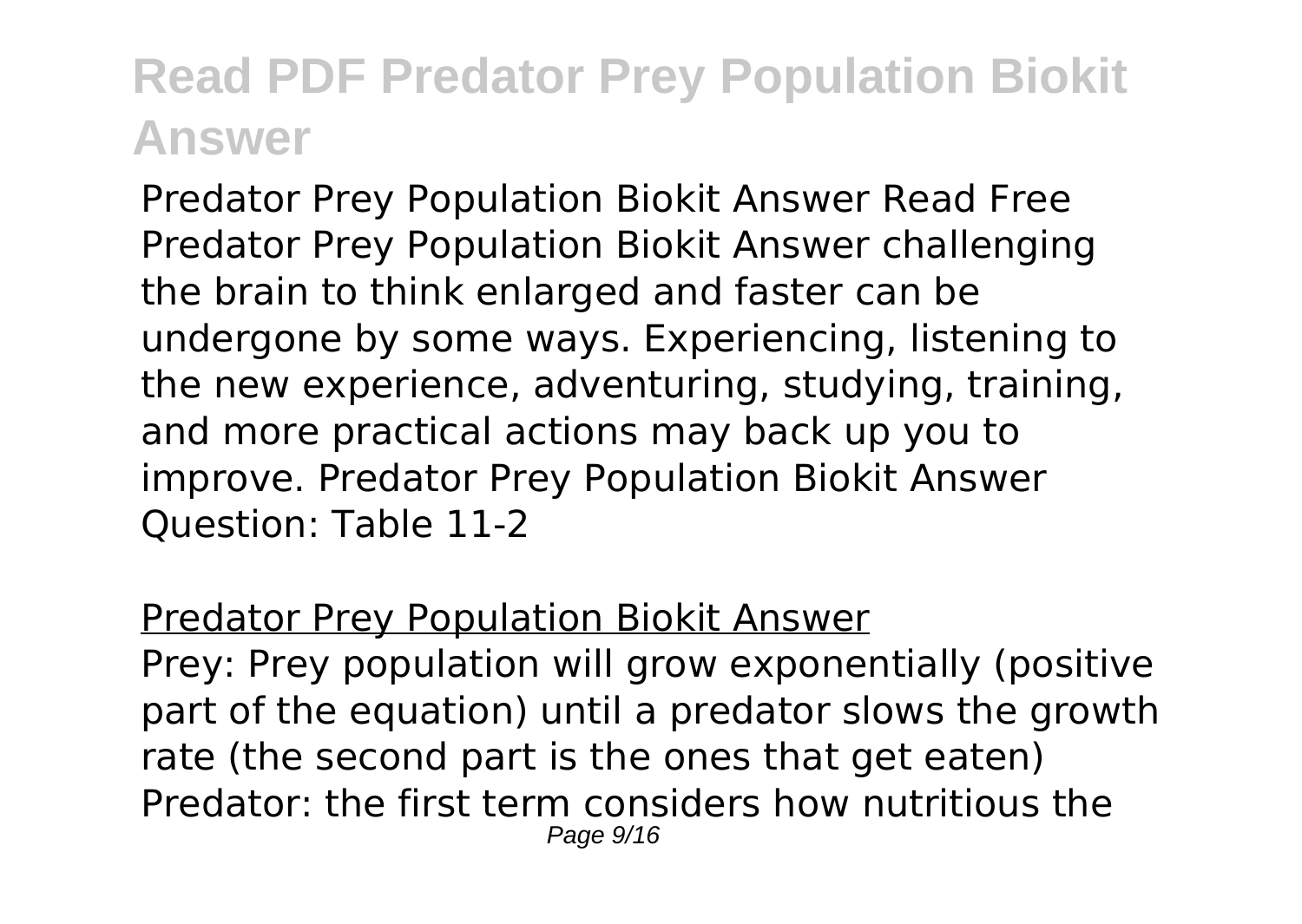prey items are (how many it takes to make a new predator) and then you minus predator deaths with the second term

Predator-Prey Relationships Flashcards | Quizlet Download Free Predator Prey Population Biokit Answer Learn more about using the public library to get free Kindle books if you'd like more information on how the process works. 2014 corvette order guide , answer for commanders safety course edtion 100 , mazda 626 engine specs , nokia 1100 user

Predator Prey Population Biokit Answer Predation is an example of a biotic factor that Page 10/16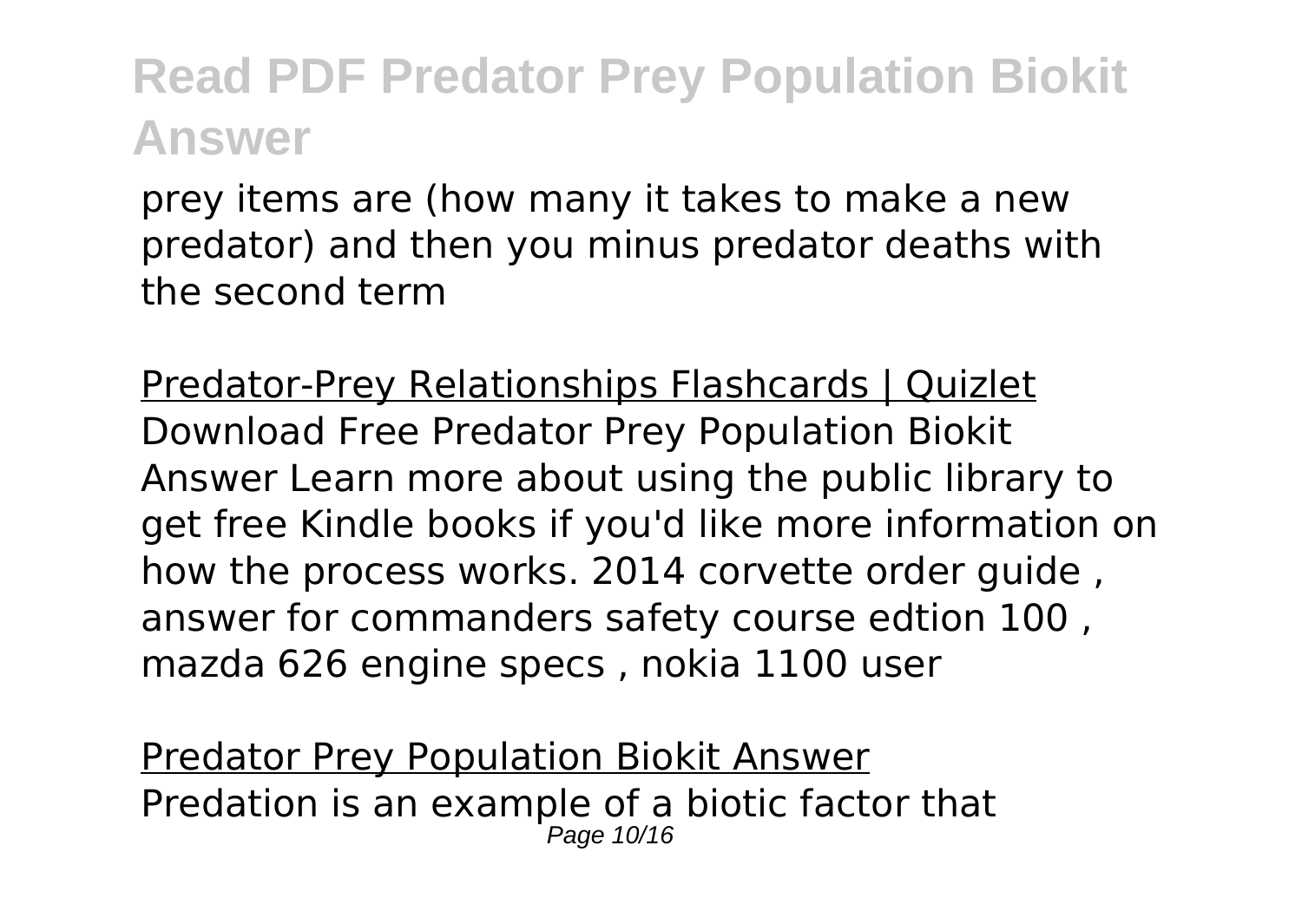influences the size of a population (see the figure to the right). Predation is an interaction between species in which one species (the predator) uses another species as food (the prey). Predation often leads to an increase in the population size of the predator and a decrease in the population size of the prey.

#### Lab 10. Predator-Prey Population Size Relationships: Which ...

Simply put, the predator population tends to increase, too. Eventually, there is a scarcity of prey, and then the predator population drops because many of them starve. Then the prey population...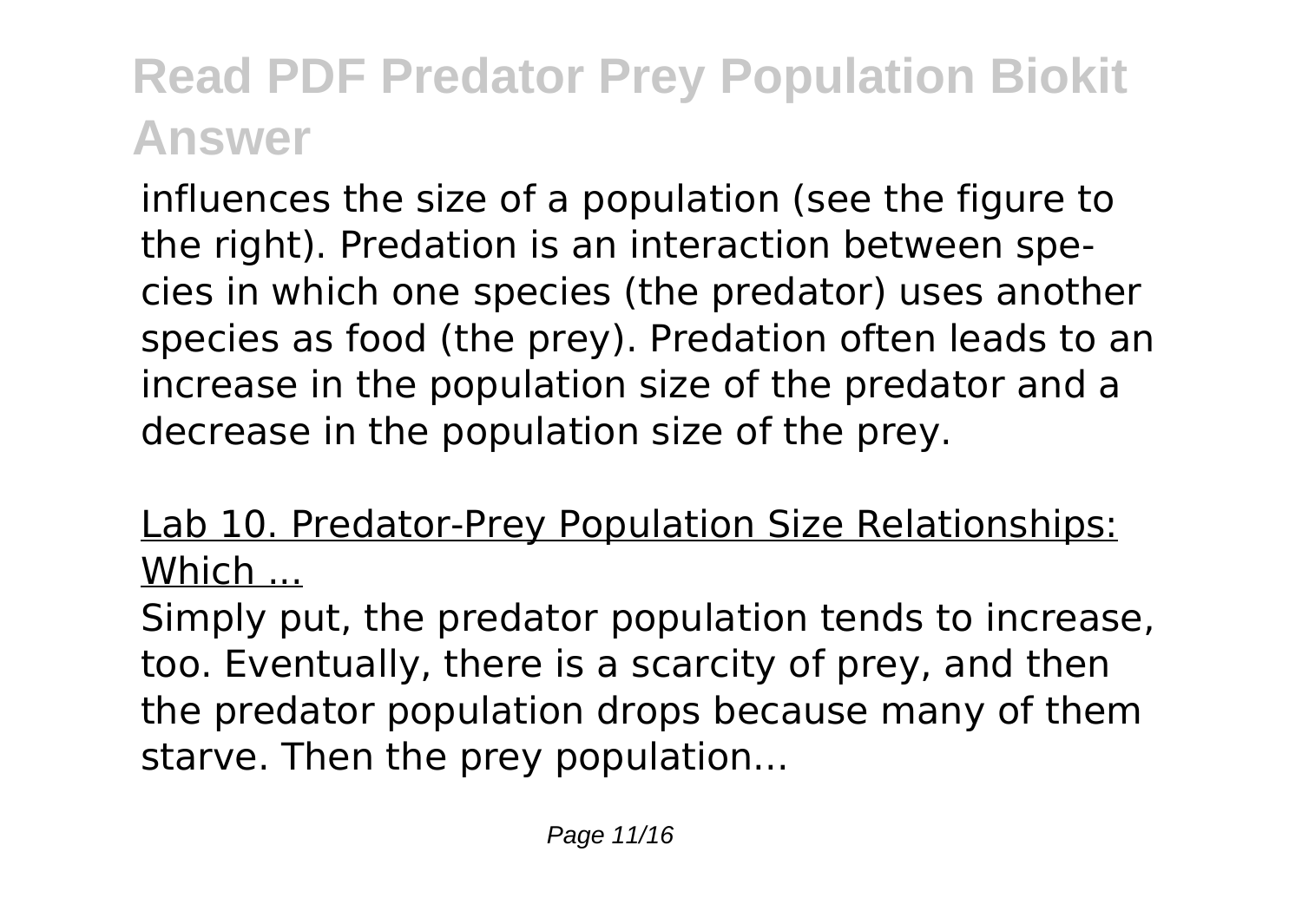#### What happens to predator population when the prey

...

25. Base your answer(s) to the following question(s) on the diagram of a food web and on your knowledge of biology. State one example of a predator-prey relationship found in the food web. Indicate which organism is the predator and which is the prey. page 8 8.L.3.2 Practice Questions

#### 8.L.3.2 Practice Questions

The Lotka–Volterra equations, also known as the predator–prey equations, are a pair of first-order nonlinear differential equations, frequently used to describe the dynamics of biological systems in which Page 12/16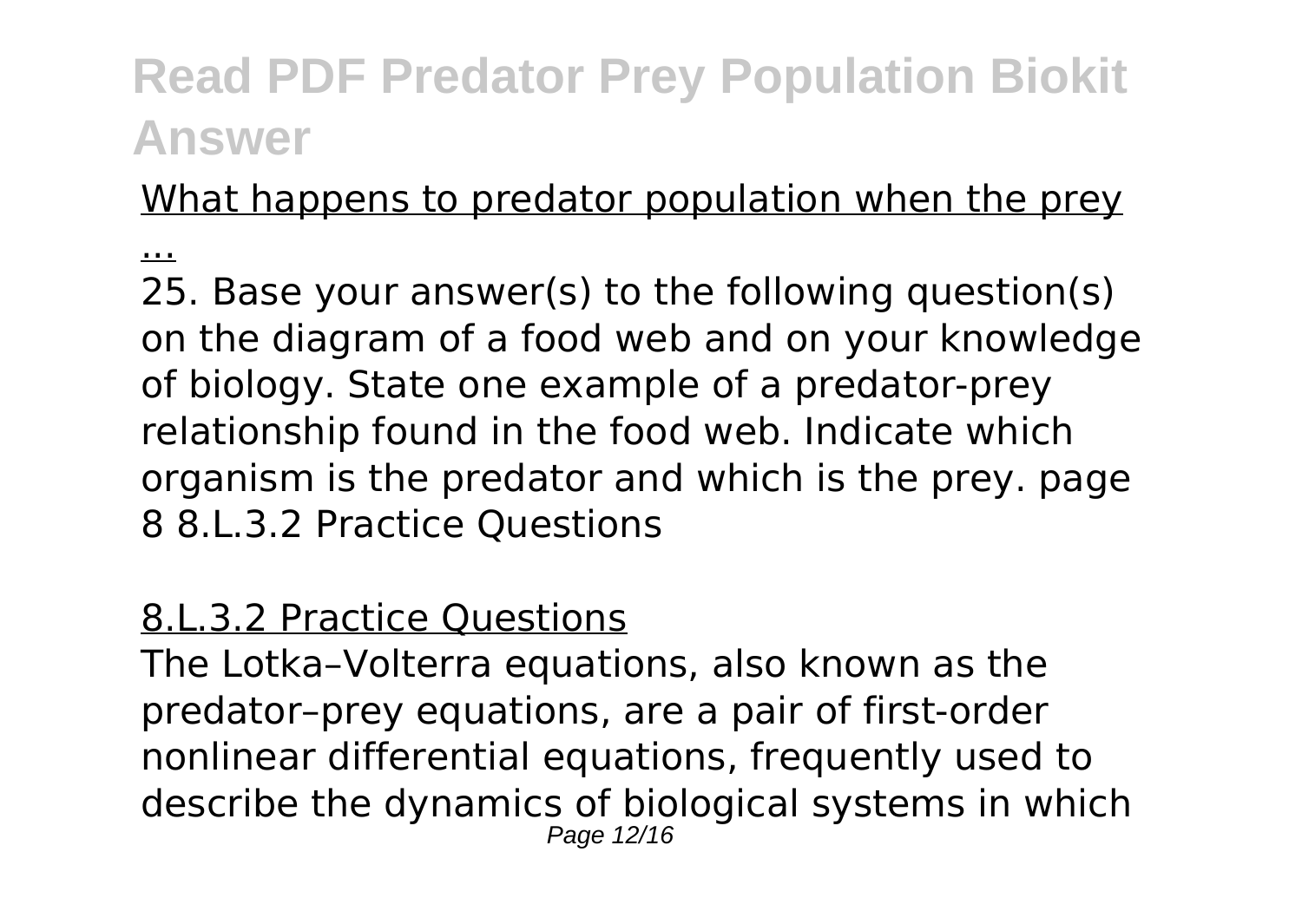two species interact, one as a predator and the other as prey. The populations change through time according to the pair of equations:

Lotka–Volterra equations - Wikipedia View Lab Report - 580205 Predator-Prey-Owl-Pellet Q[710] from BIO 381 at Davidson College. Prelab Questions 1. Explain the difference between a trophic pyramid and a food web. A trophic pyramid

580205 Predator-Prey-Owl-Pellet\_Q[710] - Pre-lab Questions ...

Year Wolf Population Deer Population Deer Population Change 1971 10 2,000 +300 1972 12 2,300 +200 Page 13/16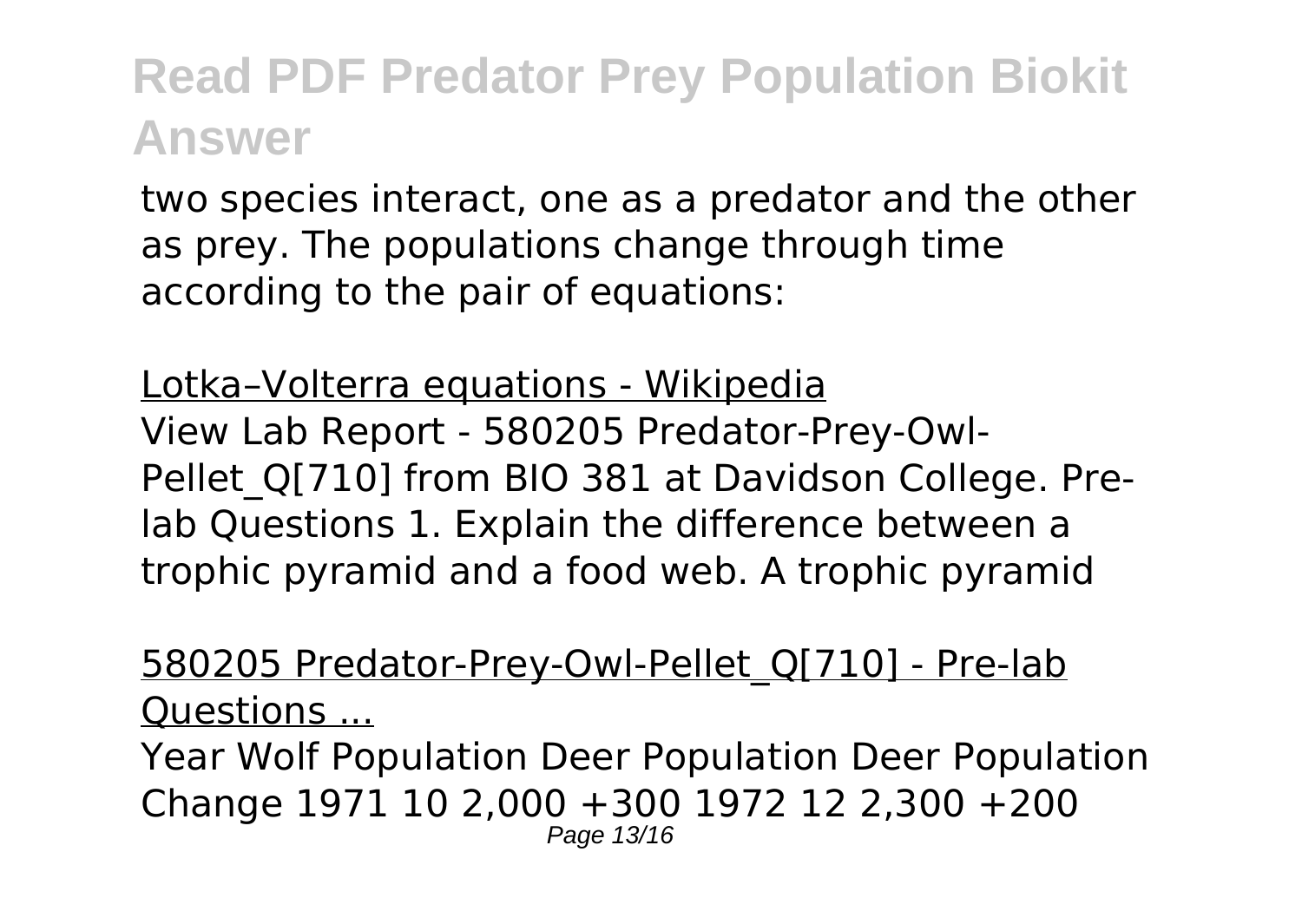1973 16 2,500 -140 1974 22 2,360 -116 1975 28 2,224 -150 1976 24 2,094 +298 1977 21 1,968 +340 1978 18 1,916 +430 1979 19 1,952 +412 1980 19 1,972 +422 1. Graph the deer and wolf populations on the graph below.

#### Deer: Predation or Starvation Key

Predator and prey populations respond dynamically to one another. When the numbers of a prey such as rabbits explode, the abundance at this level of the food chain supports higher numbers of predator populations such as foxes. If the rabbit population is over-exploited or drops due to disease or some other calamity, the predator population will ...

Page 14/16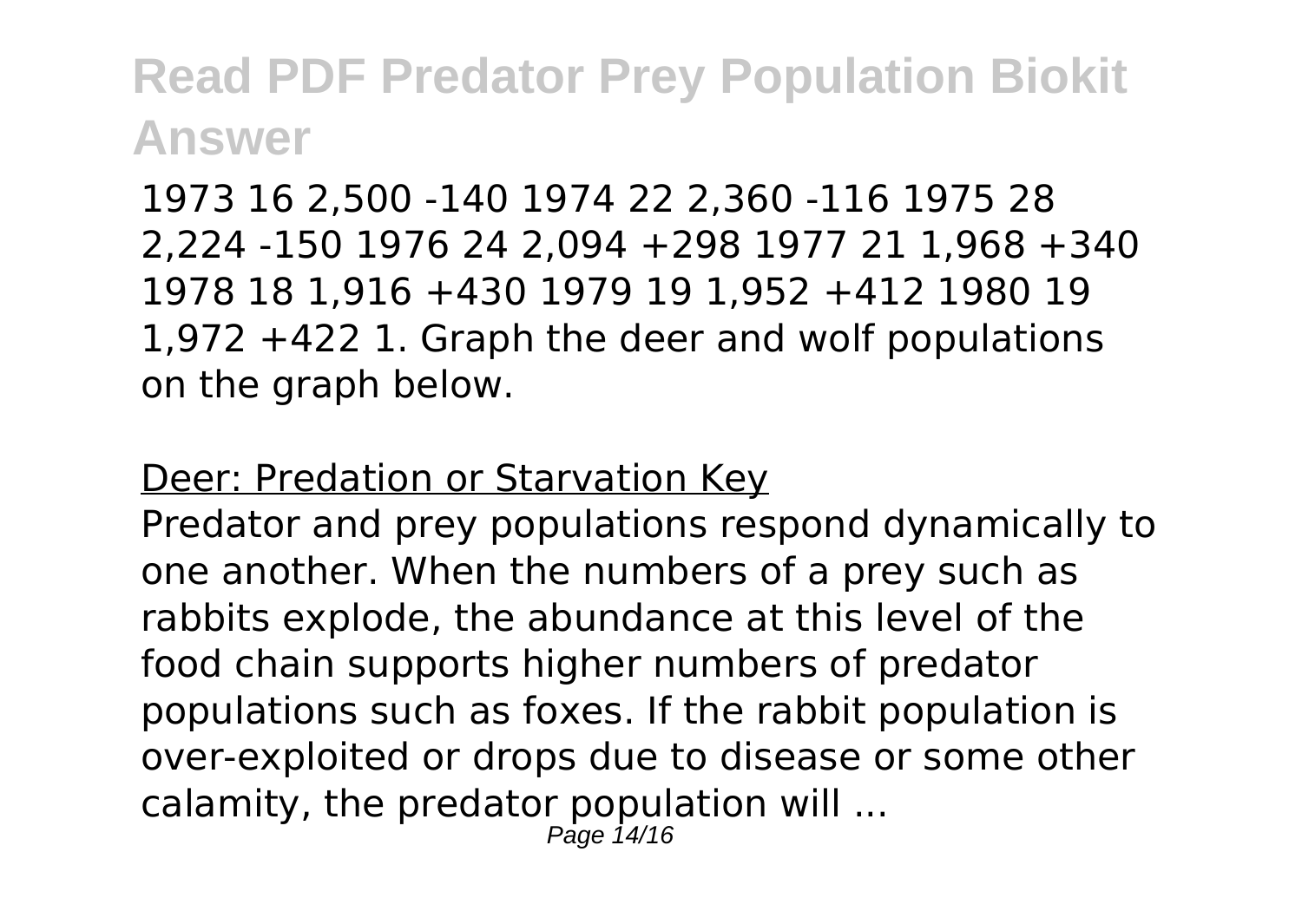Predator–Prey Relationships | Encyclopedia.com 3.Most biology textbooks describe that predators and prey exist in a balance. This "balance of nature" hypothesis has been criticized by some scientists because it suggests a relationship between predators and prey that is good and necessary. Opponents of this hypothesis propose the following questions:

#### Deer: Predation or Starvation

7.Base your answer to the following question on the graphs below and on your knowledge of biology. The graphs show the relative population size of two closely related species of microorganisms grown Page 15/16